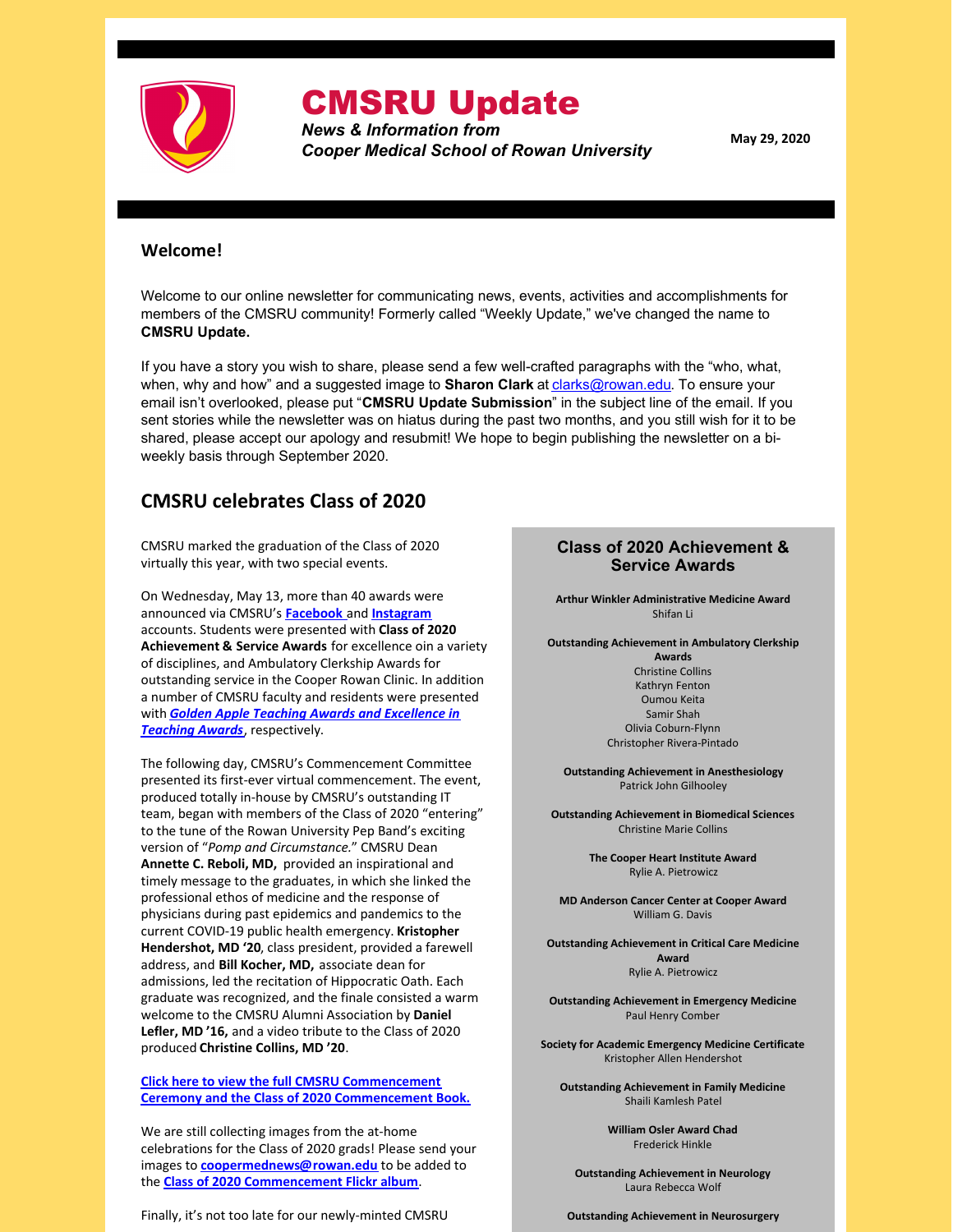alumni to complete the GQ! As of today, 67.5% have completed this important questionnaire. The deadline for completion is June 5.

Congratulations Class of 2020 on your wonderful accomplishments!



*Shifan Li, MD '20, celebrates her commencement from CMSRU with Mimi, her beloved Bichon.*

Olivia Coburn-Flynn

**CMSRU Award for Excellence in Obstetrics and Gynecology** Christopher Alexander Rivera-Pintado

**CMSRU Award for Distinction in Obstetrics and Gynecology** Payal Chowdhary

**Outstanding Achievement in Orthopaedic Surgery** Christopher Alexander Rivera-Pintado

> **Outstanding Achievement in Pathology** Gabriel Joseph DiNatale

**The William G. Sharrar, M.D. Department of Pediatrics Awards** Melissa Christine Olsakowski

**Outstanding Achievement in Physical Medicine and Rehabilitation** Laura Rebecca Wolf

> **Benjamin Rush Psychiatry Award** Sahana Malik

**Outstanding Achievement in Radiology** Sean Michael O'Neill

**Outstanding Achievement in Surgery** Chioma Grace Obinero

**Three-year Accelerated Primary Care Track Graduate** Yaritza Santana Orozco

# **CMSRU begins planning for resumption in-person activities**

Yesterday, CMSRU Dean **Annette C. Reboli, MD,** announced that Rowan University was granted a waiver to allow resumption of CMSRU's on-site educational programs, including within the medical education building and anatomy laboratory, within the simulation center, and within Cooper University Health Care for the clerkships and electives.

"The health and well-being of every member of the CMSRU community is our number one priority," explained Dr. Reboli. "When we open our campus, all students, faculty and staff will be required to follow best practices to prevent infections, including not coming to work or school if sick; universal masking; social distancing of at least 6 feet; and scrupulous attention to hand hygiene."



CMSRU's resumption of in-person activities will happen gradually and carefully, with some employees being permitted back in the building around June 8 -- if the "shelter at home" order is lifted by the Governor of NJ. Rowan's HR Department will issue further guidance, but it is anticipated that some employees will continue to work remotely for a period of time and/or in shifts in order to maintain social distancing.

For CMSRU students, the new schedule is as follows: **M1** 8/10 - Orientation 8/17 - Classes begin **M2** 8/10 - Classes begin **M3** 6/29 - Orientation (remote) 7/6-7/24 - Extended Step 1 Prep or Wellness time 7/27 - M3 clerkships begin **M4** 6/1-6/5 - optional M3 clinical week enhance clinical experiences and meet required learning objectives 6/8-6/26 - M3 Exam period 6/29-7/10 - M3 Block 6 & 7 required clinical immersion time to meet required learning objectives 7/13 - M4 Block 1 begins

"I am looking forward to the resumption of our on-site academic program and look forward to greeting our